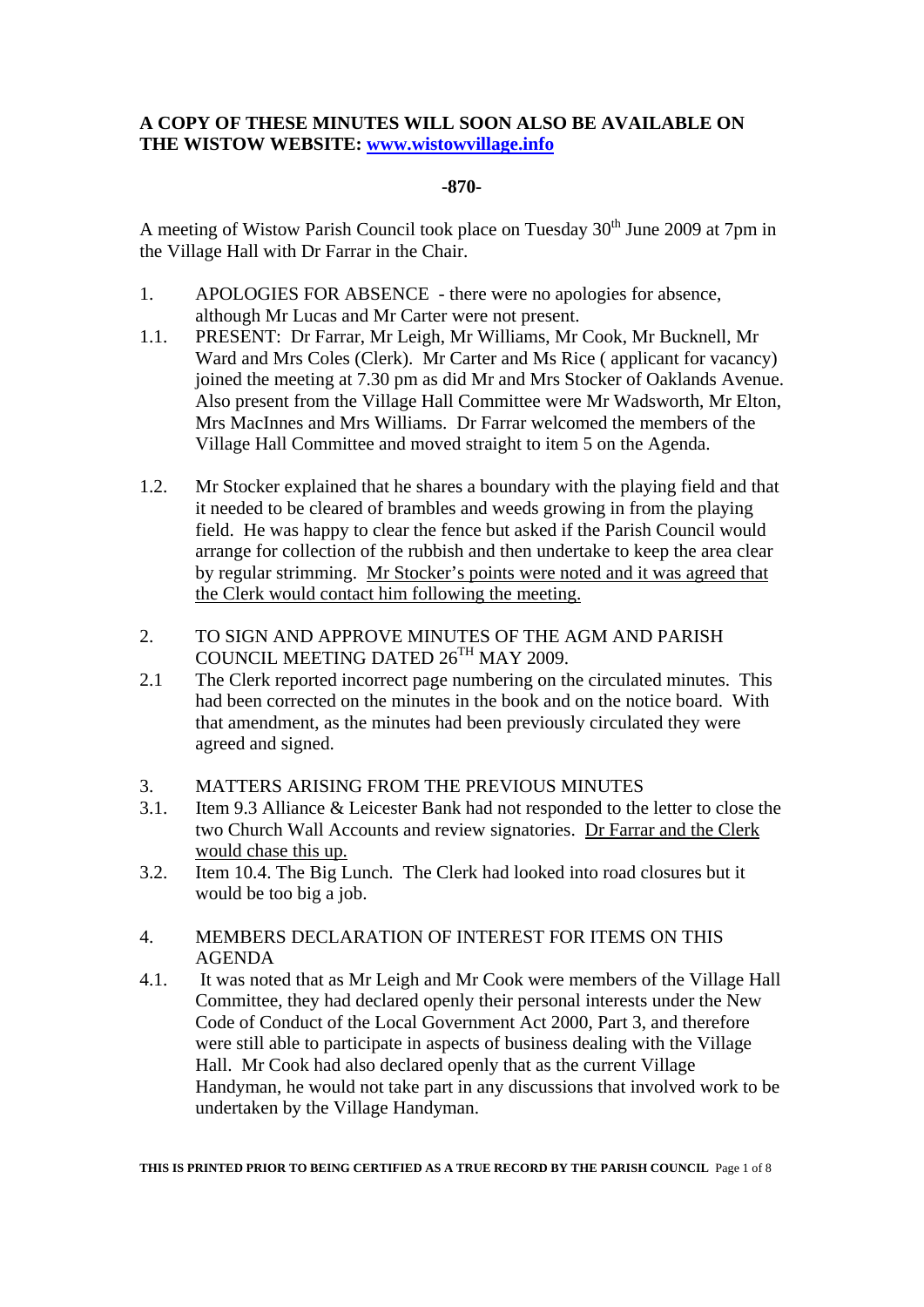- 4.2 Mr Bucknell declared an interest with regard to any items under Agenda Item 10, as a member of the Huntingdon District Council.
- 4.3. As it had now become clear that a member of the Parish Council is unable to be paid for work carried out for the Parish Council, Mr Cook was asked to consider whether he wished to continue as village handyman or Parish Councillor. He will give his decision at the next meeting.

### 5. PRESENTATION FROM MR J WADSWORTH ON PROPOSED PLANS TO EXTEND THE VILLAGE HALL

Mr Wadsworth passed round the plans of the proposed extension to the village hall which had been prepared by Mr Lee Bevins following a meeting with the Planners. The space in the hall would be increased by 50% and new toilets and kitchen provided. Access would be at the south side of the hall via a new glass vestibule. The views of the Parish Council were being sought and then the village. The Village Hall Committee would then look at possible funding through grants. The estimated cost would be  $£50,000 - 60,000$  for the building work and a further £30,000 for the roof. The cost to get to the plans stage has been £2,500 and Mr Bucknell pointed out that if a Town or Parish Council submit plans, there is a 50% saving, an option to be considered. Various grant options were discussed and the Parish Council agreed to discuss the plans and write to Mr Wadsworth with their views.

 Dr Farrar thanked the members of the Village Hall Committee for the presentation and they left the meeting at 7.25 pm. Dr Farrar returned to item 1 of the agenda.

- 6. COMMUNITY LIAISON OFFICER ANY POLICE OR CRIME ISSUES TO BE DISCUSSED.
- 6.1. There was nothing to report in Wistow, but generally there had been a good detection rate on locally reported crimes.
- 6.2. A panel meeting is being held on  $13<sup>th</sup>$  July at Somersham School.
- 6.3. Dr Farrar thanked the Community Liaison Officers for attending.
- 7. FINANCE A) to approve the financial statement/payment of accounts for May
- 7.1. As this had been circulated around the Councillors present prior to the meeting, and there had been no further comments, these were voted upon and unanimously confirmed as being a true record. B) to approve payments of outstanding amounts Lee Gray – grass cutting  $£362.44$ RoSPA inspection and report  $\qquad \qquad \text{£}$  79.35 Mrs P Coles May/June salary (rates as per minute 13 of the meeting dated  $28^{th}$  April 2009)  $\qquad 2003.57$ Mr R Cook – village sign plinth  $£460.00$ History Society costs  $\qquad \qquad \pm 38.25$ Mr Williams (Jewsons) post for village sign  $£235.75$

**THIS IS PRINTED PRIOR TO BEING CERTIFIED AS A TRUE RECORD BY THE PARISH COUNCIL** Page 2 of 8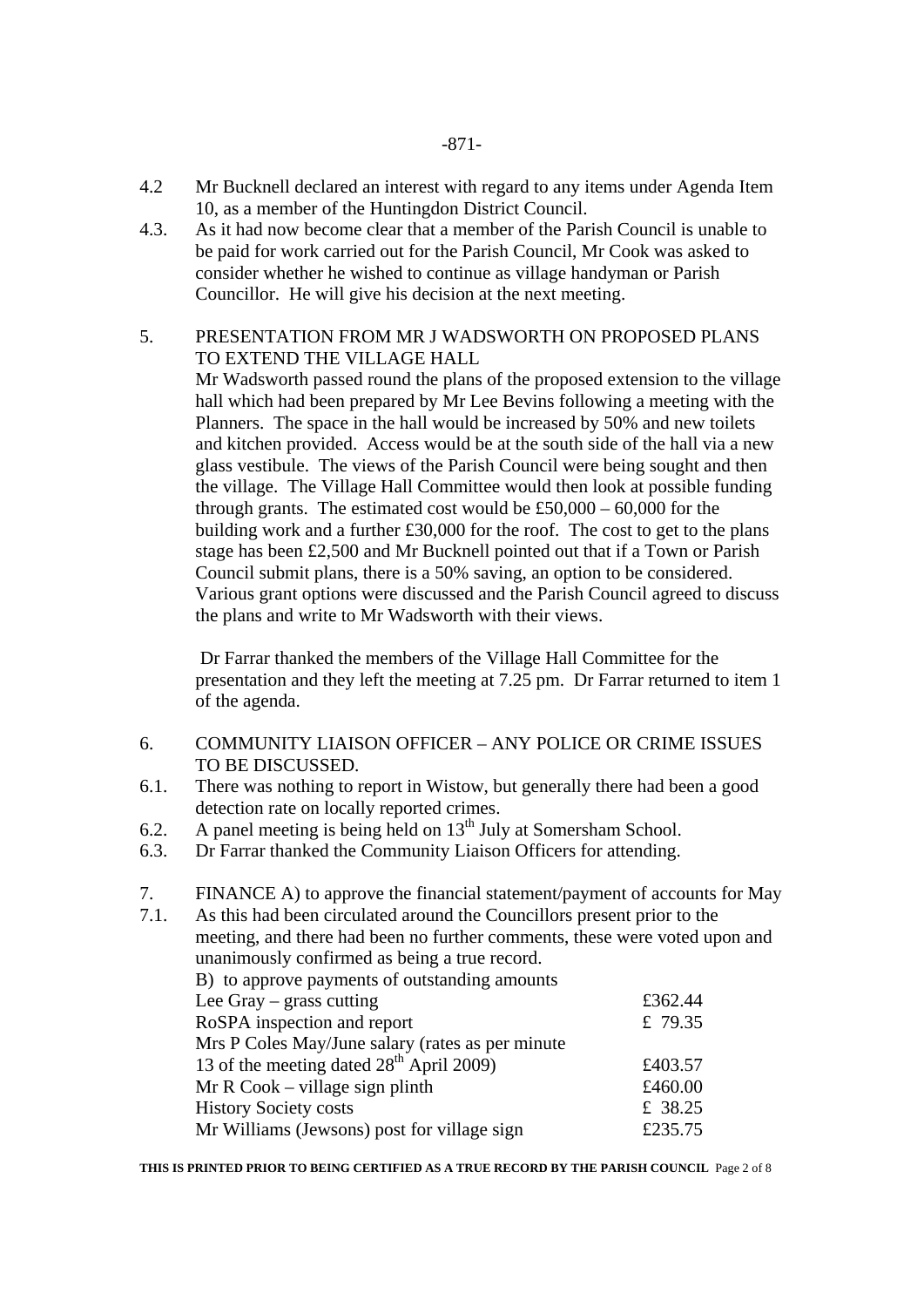7.2 These payments listed were formally approved at this meeting and the cheques duly signed.

c) to review cash flow and resolve anticipated issues

- 7.3. An application to the Red Tile grant fund would be looked at for the post for the village sign. The Clerk would get the paperwork to Mr Williams
- 7.4. Following discussion of costs and outstanding work on the village sign it was unanimously agreed increase the budget by £500. The Clerk would make the amendment.
- 7.5. Our reserves were discussed. It was agreed that at the budget review funds would be earmarked for projects and a surplus of 6 months running costs maintained.

# 8. CORRESPONDENCE

- 8.1. Dr Farrar had received an email from Mr Franklin on behalf of Wistow in Bloom regarding their intention to paint the new seat on the Green as well as the other seats in the village. It was unanimously agreed that the seat should remain unpainted and the Clerk would inform Mr Franklin of the decision.
- 8.2. The Clerk had requested and received Register of Electors 2009
- 8.3. Mr R Burton had provided details of his services
- 8.4. Village Hall Committee minutes
- 8.5. Local Development Framework: Strategic Housing Land Availability Assessment 2009
- 8.6. Clerks & Councils Direct
- 8.7. COPE newsletter July 09
- 8.8. Green Vision News
- 8.9. Community Action

# CORRESPONDENCE PREVIOUSLY CIRCULATED

- 8.10 RoSPA report
- 8.11. COPE Newsletter June 09
- 8.12 Development Management Agenda

### 9. VACANCY FOR PARISH COUNCILLOR – TO CO-OPT A PARISH COUNCILLOR FROM APPLICATIONS RECEIVED

9.1. Ms Deborah Rice was present at the meeting and wished to be considered for the vacancy. She was invited to speak and then asked to leave the room. A vote was taken round the table and it was unanimously agreed to co-opt Ms Rice onto the Parish Council.

**THIS IS PRINTED PRIOR TO BEING CERTIFIED AS A TRUE RECORD BY THE PARISH COUNCIL** Page 3 of 8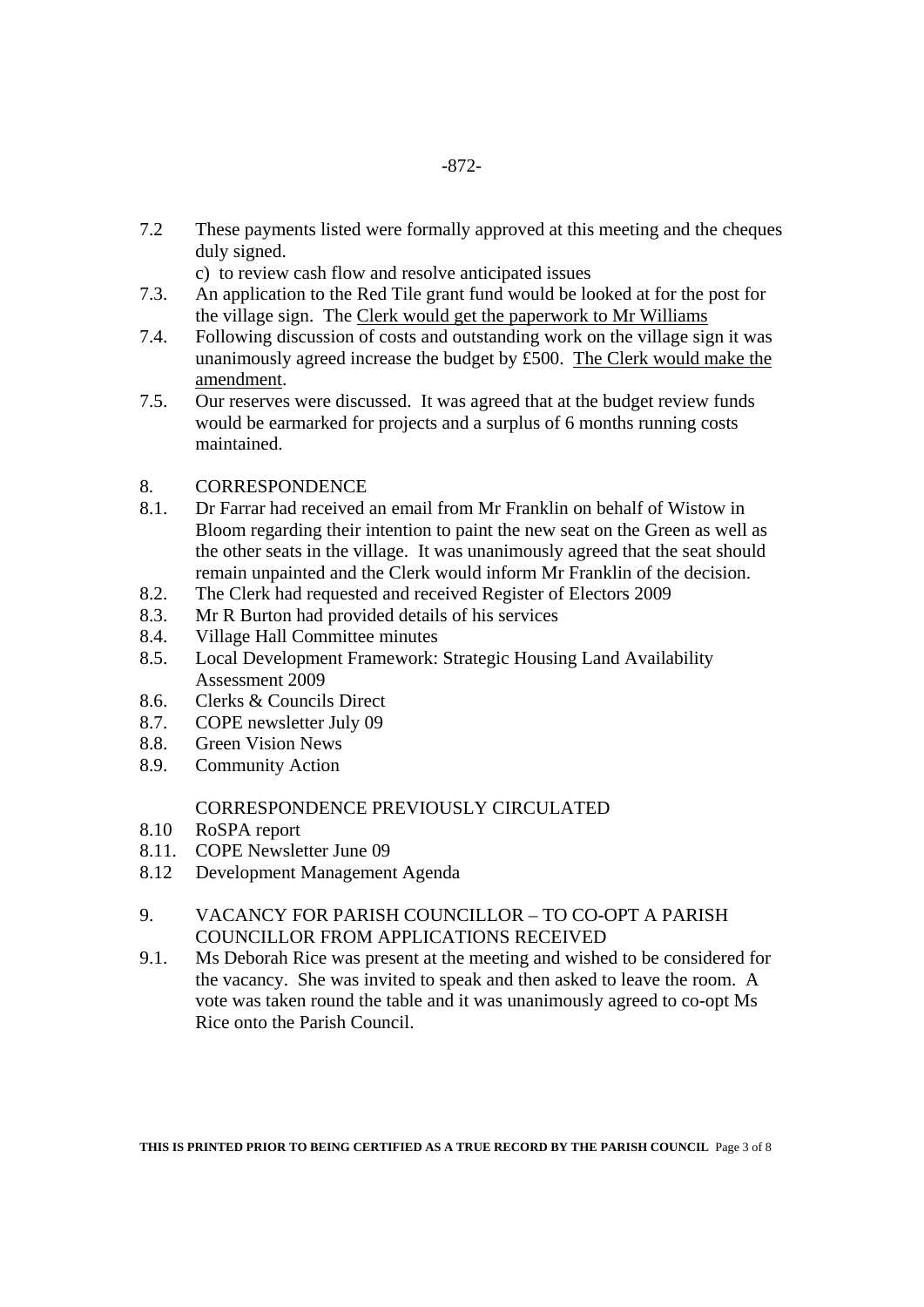- 10. TO CONSIDER ANY PLANNING APPLICATIONS RECEIVED CONSULTATION DOCUMENTS RECEIVED
- 10.1. 0900342OUT RAF Upwood, Ramsey Road, Bury plans of cycle paths and footpaths had been received but required no comment.
- 10.2. 0900661FUL Valiant Square, Upwood erection of 26 houses and 7 apartments. Plans had been received for our comment. The Clerk reported that she had received 5 letters of objection from Bury residents. Following discussion it was agreed to notify the Planning Department that the Parish Council wished to make no comment on this development.
- 11. REVIEW OF ASSET VALUE AND INSURANCE COVER
- 11.1. Following the audit, the Clerk had carried out a review of the asset register. The biggest discrepancy was on the lamp posts – currently valued at  $£14,606$ and actual replacement value is £25,500. The Clerk would take advice from our insurers regarding increasing cover and report back at the next meeting.
- 12. TRAINING update on Clerk's training course and possibility of Councillor training.
- 12.1. The Clerk circulated some information from her training course and explained the options available for Councillor training. She would email local Parish Clerks to see whether there are other Parishes interested in sharing the training and costs.
- 13. DATE OF NOVEMBER MEETING
- 13.1. It was agreed to hold a Parish Council Meeting on 15<sup>th</sup> December 2009 instead of  $24^{th}$  November.
- 14. SOCIETY OF LOCAL COUNCIL CLERKS possible benefits of membership and costs.
- 14.1. The Clerk reported that she had been invited to attend a meeting of the SLCC and become a member. The Society supports Parish Clerks and offers training and back up. The cost to join would be in the order of £80. It was agreed not to join at this time.

Mr Cook gave his apologies and updates for the following items and left the meeting at 8.30 pm.

**THIS IS PRINTED PRIOR TO BEING CERTIFIED AS A TRUE RECORD BY THE PARISH COUNCIL** Page 4 of 8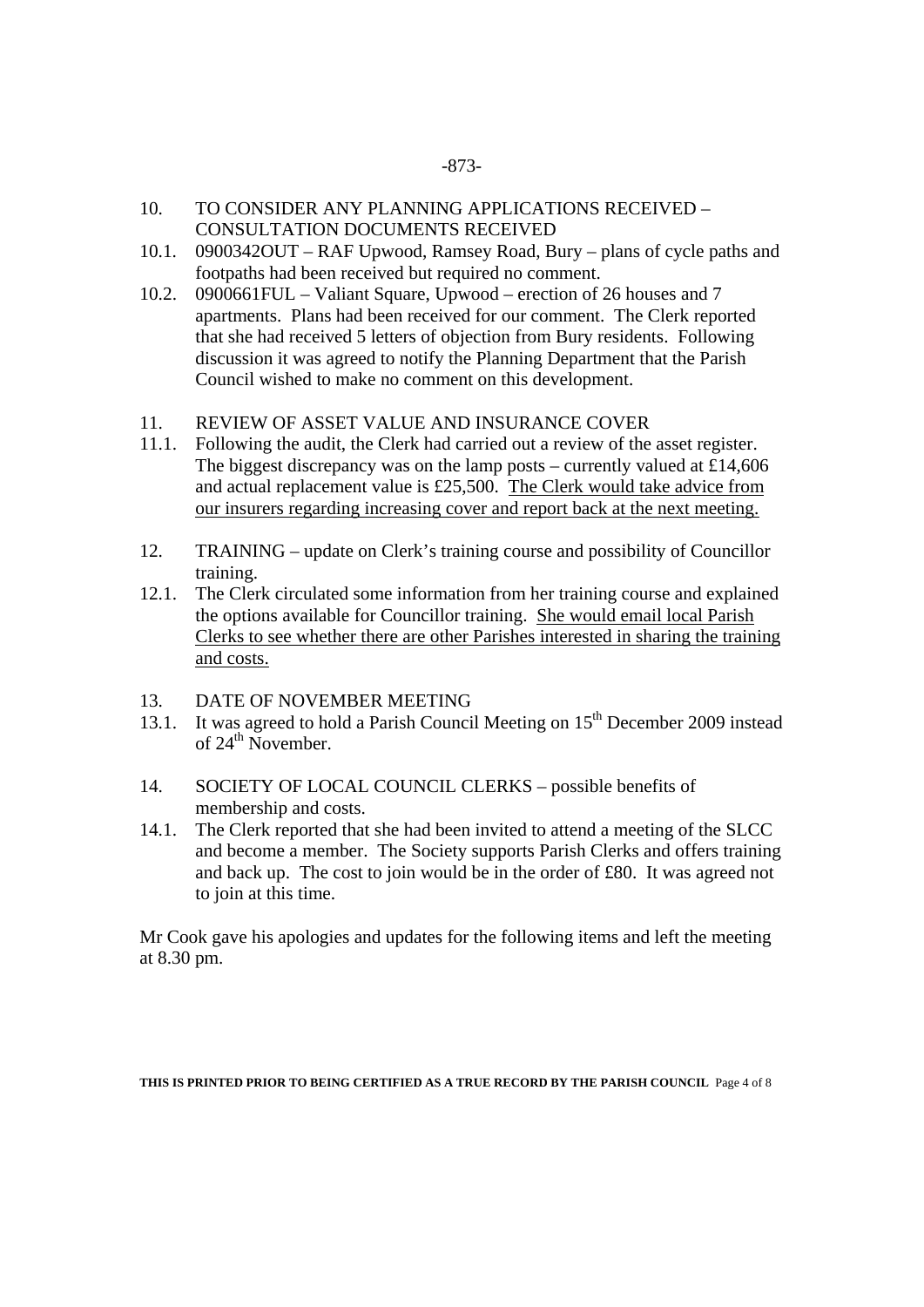15. PARISH PLAN ACTION PLAN – working parties feedback and updates: a) Traffic and road issues – Mr Bucknell. The Jointly Funded Minor Improvements Grant application has to be in by  $21<sup>st</sup>$  August, Mr Carter would work with Mr Bucknell on this and took away the forms and file to read up. Mr Cook reported that Speedwatch had been suspended in Wistow due to a lack of volunteers.

 b) Litter – Mr Bucknell – there was fly tipping in Harris Lane, the Clerk would contact HDC to remove it.

c) Countryside – Mr Cook – The Clerk reported that the £300 grant had been received towards the cost of opening up the permissive path. Following the sad death of Mr Bance, it was suggested that we look into naming a path after him. The Clerk would approach CCC to find how and if it was possible and then contact Mrs Bance .

d) Leisure facilities – Dr Farrar and Mr Williams – the Playfunding project was making good progress, a good number of questionnaires had been returned. They would next be circulated to younger children and the Clerk would ask Mrs Bennet to pass them round at the Toddlers Group. The application has to be in by  $25<sup>th</sup>$  July and the working party would meet again to discuss location, disabled access and a safer gate that would prevent children from running out onto the road.

e) Village Hall – Mr Cook and Mr Leigh – Further discussion of the plans took place and it was agreed that the Parish Council would support the extension and make the comment that where possible it would be preferable to use reclaimed materials and the pollarded chestnut tree should remain. The Clerk would write to Mr Wadsworth to confirm this.

f) Village sign – Dr Farrar and Mr Williams. The plinth and kiln dried oak post were in place, slate coping was yet to be set. Mr Williams was still waiting to receive the artwork and was hoping to pick up the 'scroll' and take that with the artwork to the digital printers to finish the project as soon as possible.

16. a) Grass cutting – Mr Cook and Clerk – It was agreed that the Parish Council would organise collection of the waste from Mr Stocker's boundary with the playing field. The Clerk would obtain three quotes for that, a light trim of the hedge on Oaklands Avenue side only along with the removal of brambles and also to weed and rake the aerial runway. Quotes would go to Dr Farrar who was authorised to give the work to the best quote. Where possible this would be done prior to Wistow in Bloom judging and the Playfunding meeting on  $10<sup>th</sup>$  July. The Clerk also reported that she had advised Mr Edwards, Operations, HDC of the judging date for Wistow in Bloom, along with our contractor in order to ensure the grass is tidy.

**THIS IS PRINTED PRIOR TO BEING CERTIFIED AS A TRUE RECORD BY THE PARISH COUNCIL** Page 5 of 8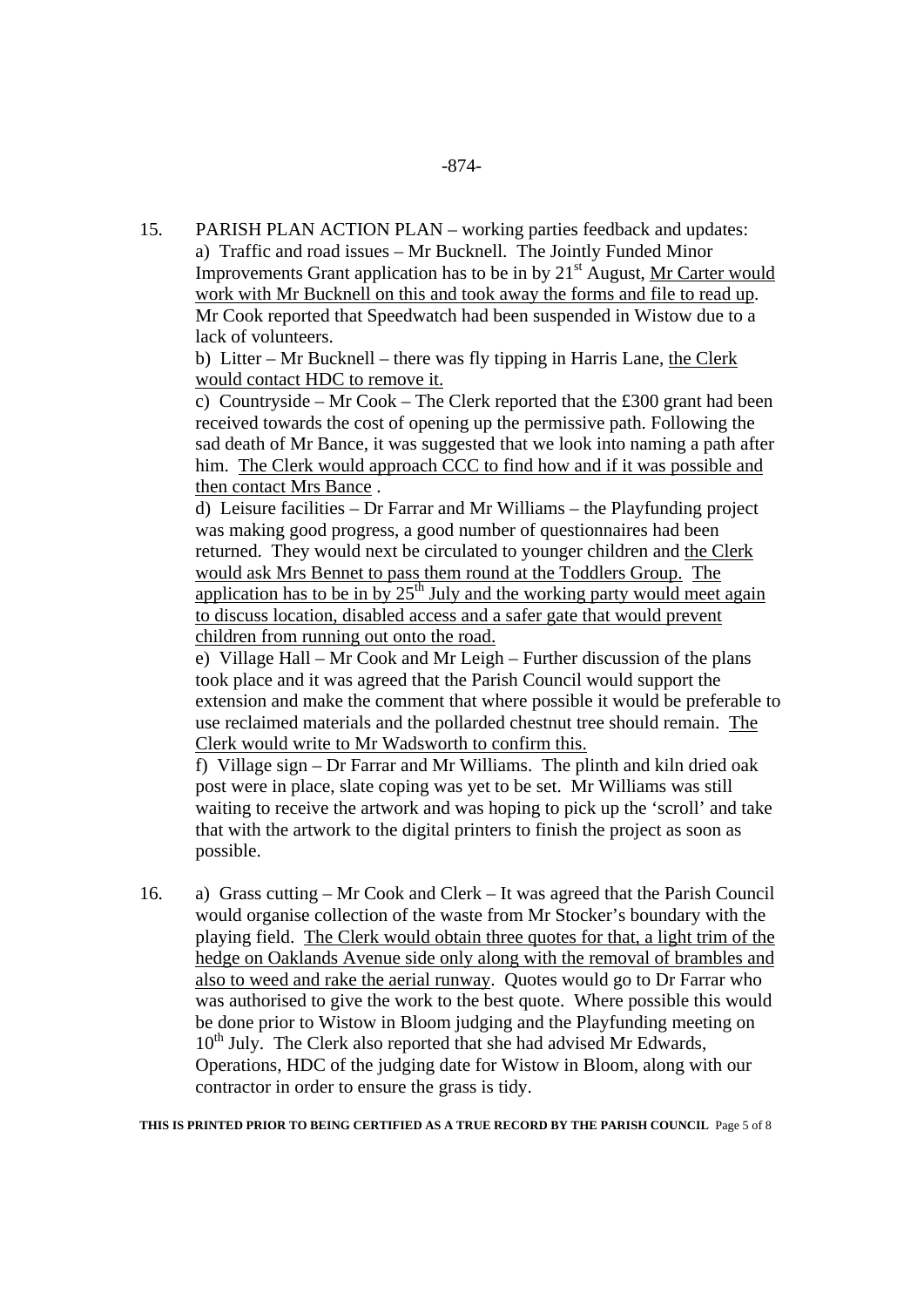b) Grants – Mr Bucknell. The Clerk reported that she had received information on the Woodford Community and Environmental Fund which she would pass to Mr Wadsworth as it was relevant to the Village Hall. Mr Carter and Mr Bucknell would work on the Jointly Funded Minor Improvements Grant.

 c) Wistow Bridge – Mr Leigh and Clerk. The Clerk reported that she had received an email from Mr McGee of CCC stating that they needed to carry out further testing on the road narrowing section of the project to see if there is a danger to pedestrians using the northern footpath. He hoped that this would not be a problem and the work was still on schedule for November. d) Allotments – Mr Cook had not received any advice from his contact so had handed the file back to the Clerk. She would seek advice via CPALC and/or ACRE and report back at the next meeting.

- 17. ITEMS FOR WISTOW WARBLER AND WEBSITE, to inform Mr Dransfield and Dr Farrar of relevant articles (also to discuss other items relating to Communication issues)
- 17.1. The Clerk would let Mr Dransfield have the new contact list for Parish Councillors.
- 18. MONTHLY AUDIT NOMINEE FOR NEXT MEETING
- 18.1. Mr Williams agreed to carry out the monthly audit for July.
- 19. DATE OF NEXT MEETING Tuesday  $28<sup>th</sup>$  July 2009 at 7.30 pm in the Village Hall

There being no further business the meeting closed at 9.30 pm.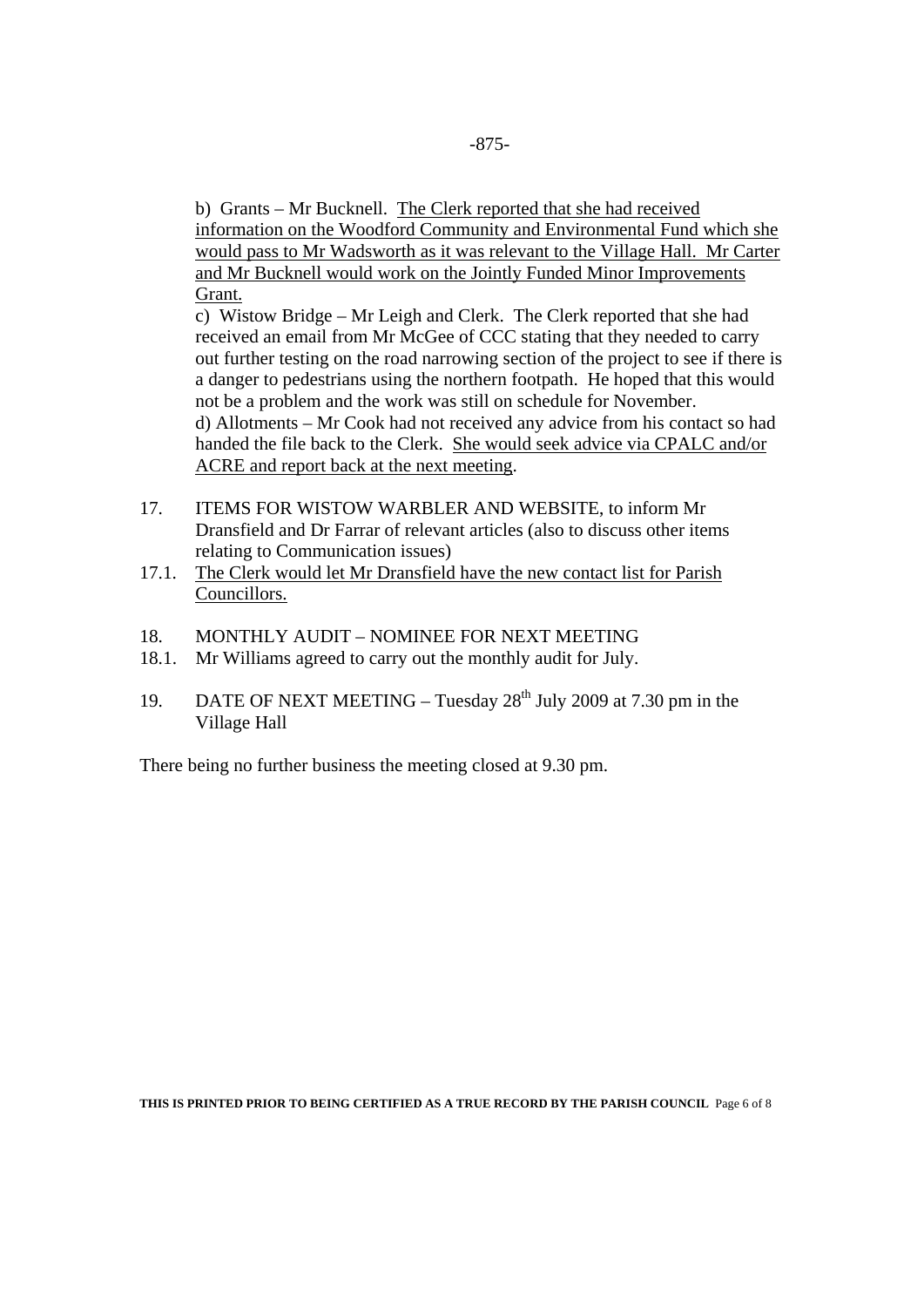#### **PLANNING APPLICATIONS RECEIVED FROM JANUARY 2008**

Wistow Parish Council – WPC Huntingdonshire District Council – HDC Not Yet known – NYK

 **Approved and** 

| <b>Date</b>          |                                                                                         |                                                                                                                 |                              |
|----------------------|-----------------------------------------------------------------------------------------|-----------------------------------------------------------------------------------------------------------------|------------------------------|
| <b>App.Number</b>    | <b>Property Address</b>                                                                 | <b>Purpose</b>                                                                                                  | WPC                          |
| <b>HDC</b><br>4/1/08 |                                                                                         |                                                                                                                 |                              |
|                      | 08/00500/FUL Rookes Grove Farm, Erection of 2 dwellings and<br>Mill Road, Wistow        | access road                                                                                                     | Yes - Yes<br>26/2/08 18/6/08 |
|                      | 08/00599/FUL Poultry Houses, Shillow Hill, Erection of Agricultural Yes - NYK<br>Wistow | dwelling                                                                                                        | 25/3/08                      |
|                      | 008/03478/FUL Threeways, Church Street                                                  | Add pitched roof to flat<br>extension at rear                                                                   | Yes<br>07/01/09              |
| 0900055FUL           | Rectory Farm, Wistow Rd<br><b>Broughton</b>                                             | Erection of agricultural No comment<br>building to house free<br>range hens                                     | 24/02/09                     |
| 0900342OUT           | RAF Upwood, Ramsey Rd<br>Bury, PE26 2XN                                                 | Demolition and clearance of<br>redundant buildings,<br>reclamation and remediation<br>of land and redevelopment | Yes<br>29/5/09               |
|                      | 0900661FUL Valiant Square, Upwood                                                       | Erection of 26 houses and No comment<br>7 apartments                                                            | 30/06/09                     |

**THIS IS PRINTED PRIOR TO BEING CERTIFIED AS A TRUE RECORD BY THE PARISH COUNCIL.** Page 7 of 8